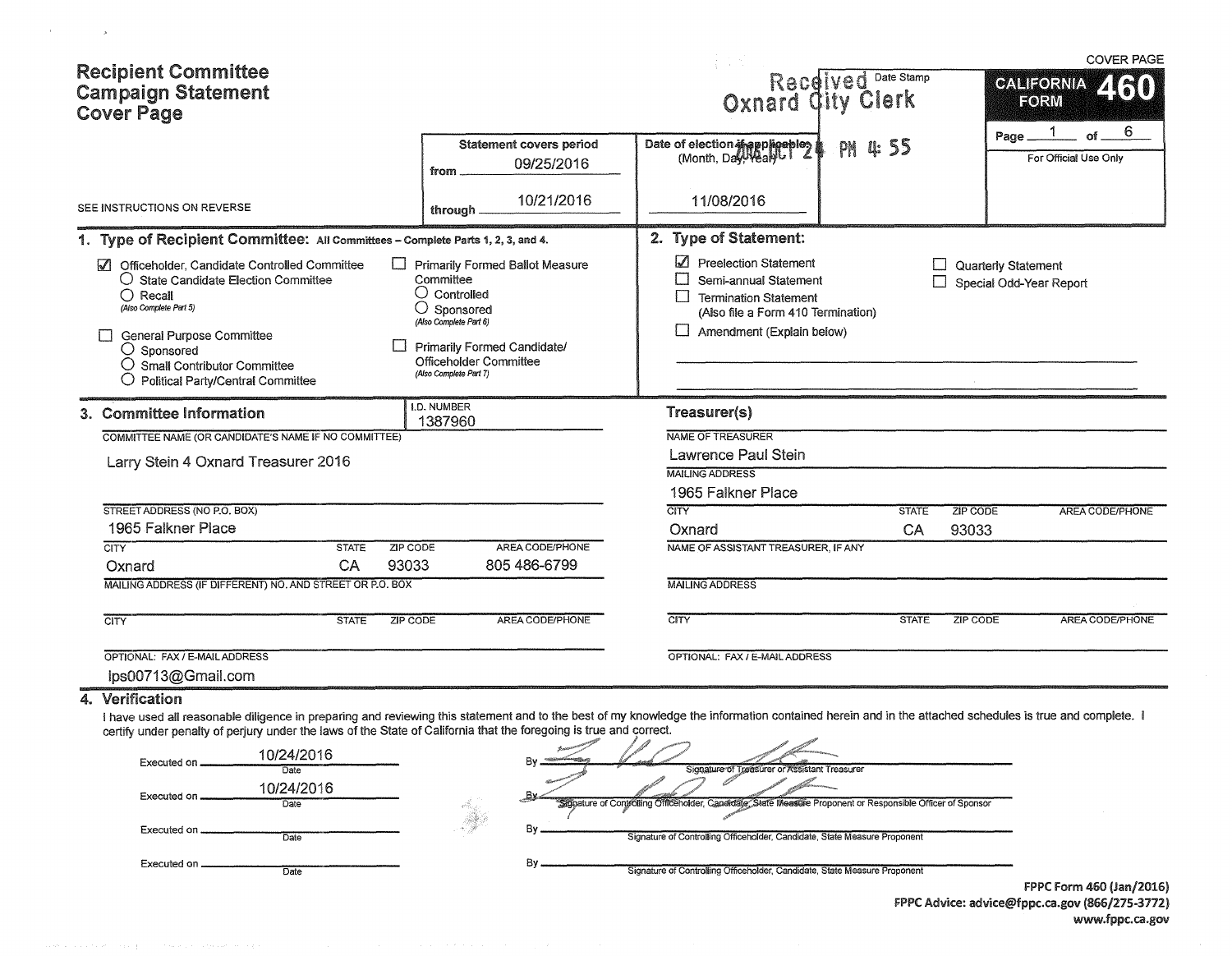## Recipient Committee Campaign Statement Cover Page - Part 2

## 5. Officeholder or Candidate Controlled Committee

| NAME OF OFFICEHOLDER OR CANDIDATE                                          |                 |              |     |
|----------------------------------------------------------------------------|-----------------|--------------|-----|
| Lawrence Paul Stein                                                        |                 |              |     |
| OFFICE SOUGHT OR HELD (INCLUDE LOCATION AND DISTRICT NUMBER IF APPLICABLE) |                 |              |     |
| <b>Treasurer City of Oxnard</b>                                            |                 |              |     |
| RESIDENTIAL/BUSINESS ADDRESS (NO. AND STREET)                              | <b>CITY</b>     | <b>STATE</b> | ZIP |
| 1965 Falkner Place                                                         | Oxnard CA 93033 |              |     |

Related Committees Not Included in this Statement: List any committees not included in this statement that are controlled by you or are primarily formed to receive contributions or make expenditures on behalf of your candidacy.

| <b>COMMITTEE NAME</b>    |                              |                 | I.D. NUMBER        |                       |
|--------------------------|------------------------------|-----------------|--------------------|-----------------------|
| CA                       |                              |                 |                    |                       |
| <b>NAME OF TREASURER</b> |                              |                 |                    | CONTROLLED COMMITTEE? |
|                          |                              |                 | ∏ YES              | $\sqcap$ NO           |
| <b>COMMITTEE ADDRESS</b> | STREET ADDRESS (NO P.O. BOX) |                 |                    |                       |
|                          |                              |                 |                    |                       |
| <b>CITY</b>              | <b>STATE</b>                 | ZIP CODE        |                    | AREA CODE/PHONE       |
|                          |                              |                 |                    |                       |
| <b>COMMITTEE NAME</b>    |                              |                 | <b>I.D. NUMBER</b> |                       |
|                          |                              |                 |                    |                       |
|                          |                              |                 |                    |                       |
| NAME OF TREASURER        |                              |                 |                    | CONTROLLED COMMITTEE? |
|                          |                              |                 | $\Box$ YES         | NO.<br>$\mathbf{1}$   |
| <b>COMMITTEE ADDRESS</b> | STREET ADDRESS (NO P.O. BOX) |                 |                    |                       |
|                          |                              |                 |                    |                       |
| <b>CITY</b>              | <b>STATE</b>                 | <b>ZIP CODE</b> |                    | AREA CODE/PHONE       |

## COVER PAGE - PART 2 **CALIFORNIA** FORW Page  $2$  of  $6$

## 6. Primarily Formed Ballot Measure Committee

NAME OF BALLOT MEASURE

| BALLOT NO. OR LETTER | <b>JURISDICTION</b> | <b>SUPPORT</b><br>OPPOSE |
|----------------------|---------------------|--------------------------|
|----------------------|---------------------|--------------------------|

Identify the controlling officeholder, candidate, or state measure proponent, if any.

NAME OF OFFICEHOLDER, CANDIDATE, OR PROPONENT

| OFFICE SOUGHT OR HELD | <b>DISTRICT NO. IF ANY</b> |
|-----------------------|----------------------------|
|                       |                            |
|                       |                            |

7. Primarily Formed Candidate/Officeholder Committee List names of officeholder(s) or candidate(s) for which this committee is primarily formed.

| NAME OF OFFICEHOLDER OR CANDIDATE | OFFICE SOUGHT OR HELD | <b>SUPPORT</b><br><b>OPPOSE</b> |
|-----------------------------------|-----------------------|---------------------------------|
| NAME OF OFFICEHOLDER OR CANDIDATE | OFFICE SOUGHT OR HELD | <b>SUPPORT</b><br>OPPOSE        |
| NAME OF OFFICEHOLDER OR CANDIDATE | OFFICE SOUGHT OR HELD | <b>SUPPORT</b><br><b>OPPOSE</b> |
| NAME OF OFFICEHOLDER OR CANDIDATE | OFFICE SOUGHT OR HELD | <b>SUPPORT</b><br>OPPOSE        |

Attach continuation sheets if necessary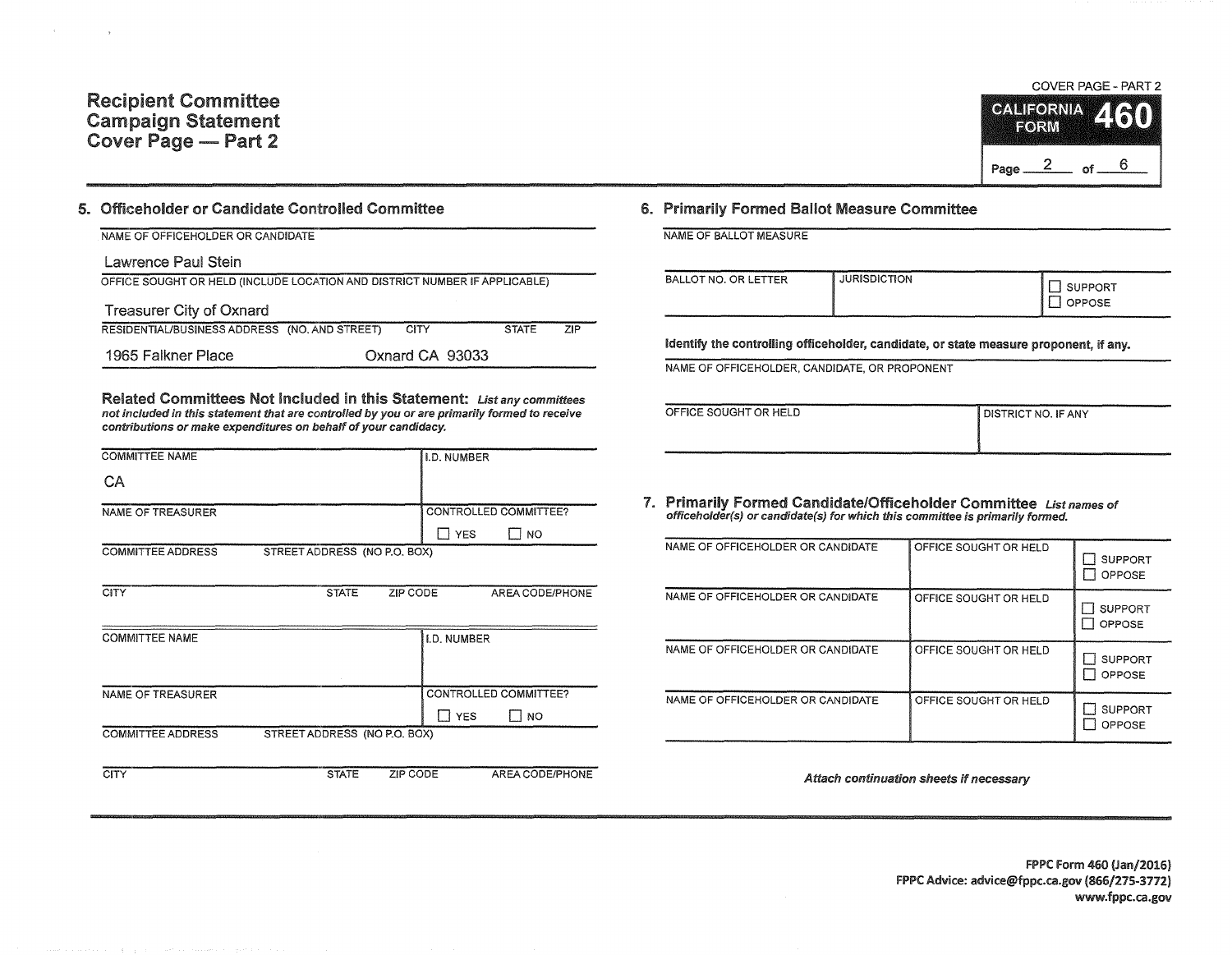| <b>Campaign Disclosure Statement</b>                                     | Amounts may be rounded |                                                                   |  |                                                                                                |                                              |                                            | <b>SUMMARY PAGE</b>                                                                  |
|--------------------------------------------------------------------------|------------------------|-------------------------------------------------------------------|--|------------------------------------------------------------------------------------------------|----------------------------------------------|--------------------------------------------|--------------------------------------------------------------------------------------|
| <b>Summary Page</b>                                                      | to whole dollars.      |                                                                   |  | from                                                                                           | <b>Statement covers period</b><br>09/25/2016 | CALIFORNIA.<br>2130<br>FORM                |                                                                                      |
| SEE INSTRUCTIONS ON REVERSE                                              |                        |                                                                   |  |                                                                                                | through _                                    | 10/21/2016                                 | Page $\frac{3}{2}$<br>6<br>$=$ of $=$                                                |
| NAME OF FILER                                                            |                        |                                                                   |  |                                                                                                |                                              |                                            | I.D. NUMBER                                                                          |
| Larry Stein 4 Oxnard Treasurer 2016                                      |                        |                                                                   |  |                                                                                                |                                              |                                            | 1387960                                                                              |
| <b>Contributions Received</b>                                            |                        | Column A<br><b>TOTAL THIS PERIOD</b><br>(FROM ATTACHED SCHEDULES) |  | Column B<br>CALENDAR YEAR<br>TOTAL TO DATE                                                     |                                              |                                            | <b>Calendar Year Summary for Candidates</b><br>Running in Both the State Primary and |
|                                                                          |                        | 60.00                                                             |  |                                                                                                | 220.00                                       | <b>General Elections</b>                   |                                                                                      |
|                                                                          |                        | 100.00                                                            |  |                                                                                                | 400.00                                       |                                            | 1/1 through 6/30<br>7/1 to Date                                                      |
| 3.                                                                       |                        | 160.00                                                            |  |                                                                                                | 620.00                                       | 20. Contributions<br>Received              |                                                                                      |
|                                                                          |                        |                                                                   |  |                                                                                                |                                              | 21. Expenditures                           |                                                                                      |
|                                                                          |                        | 160.00                                                            |  |                                                                                                | 620.00                                       | Made                                       |                                                                                      |
| <b>Expenditures Made</b>                                                 |                        |                                                                   |  |                                                                                                |                                              | <b>Expenditure Limit Summary for State</b> |                                                                                      |
|                                                                          |                        | 219.00                                                            |  | $\mathbb{S}$                                                                                   | 504.00                                       | <b>Candidates</b>                          |                                                                                      |
| 7 <sup>7</sup>                                                           |                        |                                                                   |  |                                                                                                |                                              |                                            |                                                                                      |
| 8.                                                                       |                        | 219.00                                                            |  | $\mathbb{S}$                                                                                   | 504.00                                       |                                            | 22. Cumulative Expenditures Made*<br>(If Subject to Voluntary Expenditure Limit)     |
|                                                                          |                        |                                                                   |  |                                                                                                |                                              | Date of Election                           | Total to Date                                                                        |
|                                                                          |                        |                                                                   |  |                                                                                                |                                              | (mm/dd/vv)                                 |                                                                                      |
|                                                                          |                        | 219.00                                                            |  | $\mathbb{R}$                                                                                   | 504.00                                       |                                            | $\mathsf{S} \hspace{0.03in} \underbrace{\hspace{0.03in}}$                            |
| <b>Current Cash Statement</b>                                            |                        |                                                                   |  |                                                                                                |                                              |                                            | $s$ and $s$                                                                          |
|                                                                          |                        | 175.00                                                            |  | To calculate Column B,                                                                         |                                              |                                            |                                                                                      |
|                                                                          |                        | 160.00                                                            |  | add amounts in Column                                                                          |                                              |                                            |                                                                                      |
|                                                                          |                        |                                                                   |  | A to the corresponding<br>amounts from Column B                                                |                                              | reported in Column B.                      | *Amounts in this section may be different from amounts                               |
|                                                                          |                        | 219.00                                                            |  | of your last report. Some<br>amounts in Column A may                                           |                                              |                                            |                                                                                      |
| 16. ENDING CASH BALANCE Add Lines 12 + 13 + 14, then subtract Line 15 \$ |                        | 116.00                                                            |  | be negative figures that                                                                       |                                              |                                            |                                                                                      |
| If this is a termination statement, Line 16 must be zero.                |                        |                                                                   |  | should be subtracted from<br>previous period amounts. If                                       |                                              |                                            |                                                                                      |
|                                                                          |                        |                                                                   |  | this is the first report being<br>filed for this calendar year.<br>only carry over the amounts |                                              |                                            |                                                                                      |
| <b>Cash Equivalents and Outstanding Debts</b>                            |                        |                                                                   |  | from Lines 2, 7, and 9 (if                                                                     |                                              |                                            |                                                                                      |
|                                                                          |                        |                                                                   |  | any).                                                                                          |                                              |                                            |                                                                                      |
|                                                                          |                        |                                                                   |  |                                                                                                |                                              |                                            | FPPC Form 460 (Jan/2016)<br>FPPC Advice: advice@fppc.ca.gov (866/275-3772)           |

 $\label{eq:3.1} \Psi_{\alpha\beta} = \Psi_{\alpha\beta} + \Psi_{\alpha\beta} + \Psi_{\beta\beta} + \Psi_{\beta\beta} + \Psi_{\beta\beta} + \Psi_{\beta\beta} + \Psi_{\beta\beta} + \Psi_{\beta\beta} + \Psi_{\beta\beta} + \Psi_{\beta\beta} + \Psi_{\beta\beta} + \Psi_{\beta\beta} + \Psi_{\beta\beta} + \Psi_{\beta\beta} + \Psi_{\beta\beta} + \Psi_{\beta\beta} + \Psi_{\beta\beta} + \Psi_{\beta\beta} + \Psi_{\beta\beta} + \Psi_{\beta\beta} + \Psi_{\beta\beta} + \Psi_{\beta\beta} + \Psi_{\$ 

| dvice: advice@fppc.ca.gov (866/275-3772) |  |
|------------------------------------------|--|
| www.fppc.ca.gov                          |  |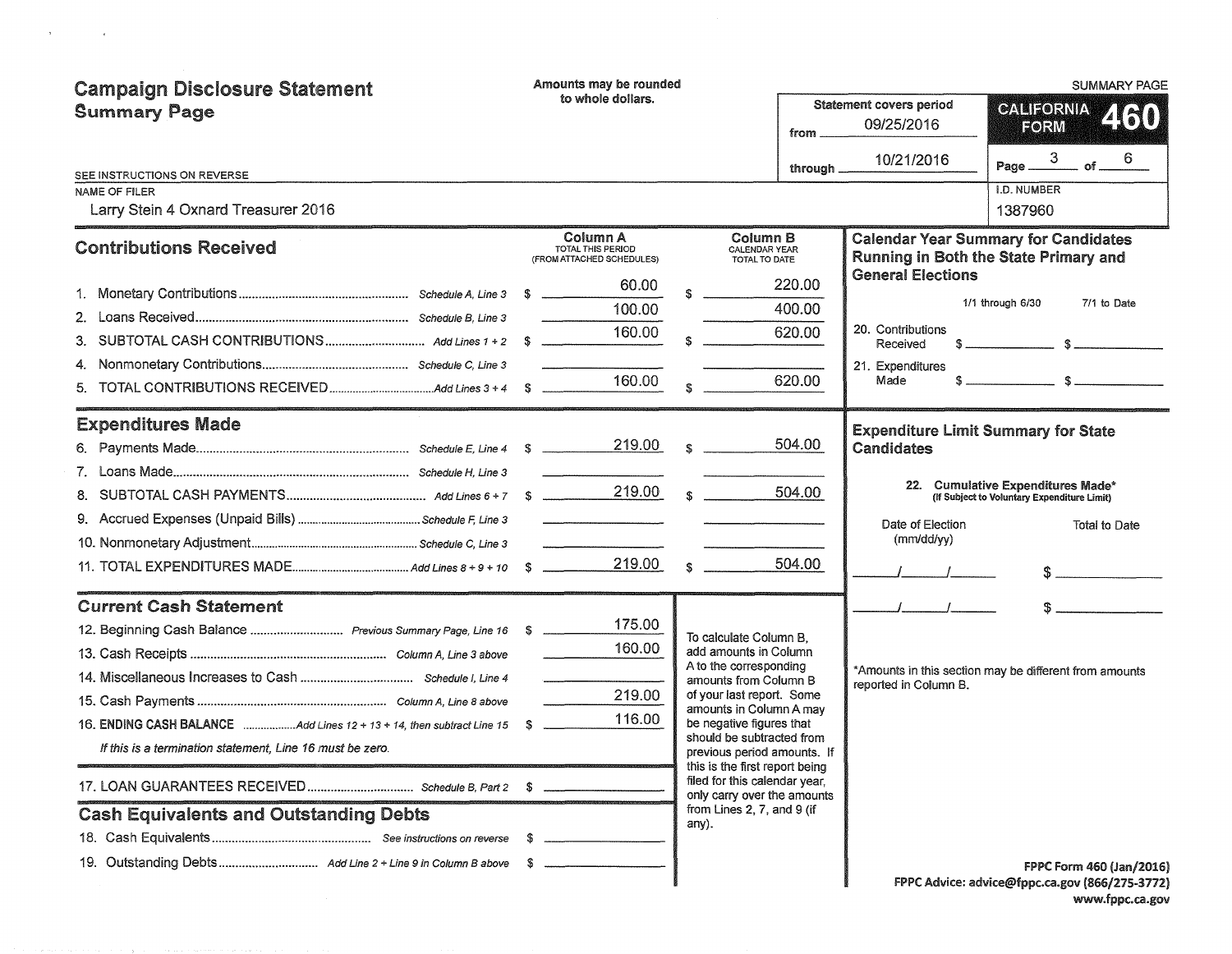| <b>Schedule A</b><br><b>Monetary Contributions Received</b> |                                                                                                                                             |                                                                          | Amounts may be rounded<br>to whole dollars.                                                         | <b>Statement covers period</b><br>from          | 09/25/2016                                                              | <b>SCHEDULE A</b><br><b>CALIFORNIA</b><br>2130<br>FORM                                                                       |  |  |
|-------------------------------------------------------------|---------------------------------------------------------------------------------------------------------------------------------------------|--------------------------------------------------------------------------|-----------------------------------------------------------------------------------------------------|-------------------------------------------------|-------------------------------------------------------------------------|------------------------------------------------------------------------------------------------------------------------------|--|--|
| SEE INSTRUCTIONS ON REVERSE                                 |                                                                                                                                             |                                                                          |                                                                                                     | through.                                        | 10/21/2016                                                              | 6.<br>4<br>of<br>Page                                                                                                        |  |  |
| <b>NAME OF FILER</b>                                        |                                                                                                                                             |                                                                          |                                                                                                     |                                                 |                                                                         | I.D. NUMBER<br>1387960                                                                                                       |  |  |
|                                                             | Larry Stein 4 Oxnard Treasurer 2016                                                                                                         |                                                                          |                                                                                                     |                                                 |                                                                         |                                                                                                                              |  |  |
| DATE<br><b>RECEIVED</b>                                     | FULL NAME, STREET ADDRESS AND ZIP CODE OF CONTRIBUTOR<br>(IF COMMITTEE, ALSO ENTER I.D. NUMBER)                                             | <b>CONTRIBUTOR</b><br>$CODE *$                                           | IF AN INDIVIDUAL, ENTER<br>OCCUPATION AND EMPLOYER<br>(IF SELF-EMPLOYED, ENTER NAME<br>OF BUSINESS) | <b>AMOUNT</b><br><b>RECEIVED THIS</b><br>PERIOD | <b>CUMULATIVE TO DATE</b><br><b>CALENDAR YEAR</b><br>(JAN. 1 - DEC. 31) | PER ELECTION<br>TO DATE<br>(IF REQUIRED)                                                                                     |  |  |
| 10/10/2016                                                  | Joseph O'Neill<br>705 North A Street<br>Oxnard, CA 93030                                                                                    | Ø IND<br>$\Box$ COM<br>$\Box$ OTH<br>$\square$ PTY<br>$\square$ SCC      | Attorney Self<br>Employeed                                                                          | 60.00                                           | 120.00                                                                  |                                                                                                                              |  |  |
|                                                             |                                                                                                                                             | $\square$ IND<br>$\Box$ COM<br>$\Box$ OTH<br>$\Box$ PTY<br>$\Box$ SCC    |                                                                                                     |                                                 |                                                                         |                                                                                                                              |  |  |
|                                                             |                                                                                                                                             | $\square$ IND<br>$\Box$ COM<br>□отн<br>$\Box$ PTY<br>$\square$ scc       |                                                                                                     |                                                 |                                                                         |                                                                                                                              |  |  |
|                                                             |                                                                                                                                             | $\square$ IND<br>$\Box$ COM<br>$\Box$ OTH<br>$\Box$ PTY<br>$\square$ scc |                                                                                                     |                                                 |                                                                         |                                                                                                                              |  |  |
|                                                             |                                                                                                                                             | $\square$ IND<br>Псом<br>$\Box$ OTH<br>$\square$ PTY<br>$\Box$ scc       |                                                                                                     |                                                 |                                                                         |                                                                                                                              |  |  |
|                                                             |                                                                                                                                             |                                                                          | <b>SUBTOTAL \$</b>                                                                                  | 60.00                                           |                                                                         |                                                                                                                              |  |  |
|                                                             | <b>Schedule A Summary</b>                                                                                                                   |                                                                          |                                                                                                     |                                                 |                                                                         | *Contributor Codes                                                                                                           |  |  |
|                                                             | 1. Amount received this period - itemized monetary contributions.                                                                           |                                                                          |                                                                                                     | 60.00                                           |                                                                         | IND - Individual<br><b>COM</b> - Recipient Committee<br>(other than PTY or SCC)                                              |  |  |
|                                                             | 2. Amount received this period - unitemized monetary contributions of less than \$100 \$                                                    |                                                                          |                                                                                                     | $\Omega$                                        |                                                                         | OTH - Other (e.g., business entity)<br><b>PTY</b> - Political Party                                                          |  |  |
|                                                             | 3. Total monetary contributions received this period.<br>(Add Lines 1 and 2. Enter here and on the Summary Page, Column A, Line 1.)TOTAL \$ |                                                                          |                                                                                                     | 60.00                                           |                                                                         | <b>SCC - Small Contributor Committee</b><br>$FDDC$ $F_{A}$ <sub><math>A</math></sub> $F_{C}$ $A$ $A$ $A$ $A$ $A$ $A$ $C$ $A$ |  |  |

 $\label{eq:3.1} \mathbf{u}^{(1)} = \mathbf{u}^{(1)} + \mathbf{u}^{(2)} + \mathbf{u}^{(3)} + \mathbf{u}^{(4)} + \mathbf{u}^{(5)} + \mathbf{u}^{(6)} + \mathbf{u}^{(7)} + \mathbf{u}^{(8)} + \mathbf{u}^{(8)} + \mathbf{u}^{(9)} + \mathbf{u}^{(9)} + \mathbf{u}^{(10)} + \mathbf{u}^{(10)} + \mathbf{u}^{(10)} + \mathbf{u}^{(10)} + \mathbf{u}^{(10)} + \mathbf{u}^{(10)} + \mathbf{u}^{$ 

FPPC Form 460 (Jan/2016) FPPC Advice: advice@fppc.ca.gov (866/275-3772) www.fppc.ca.gov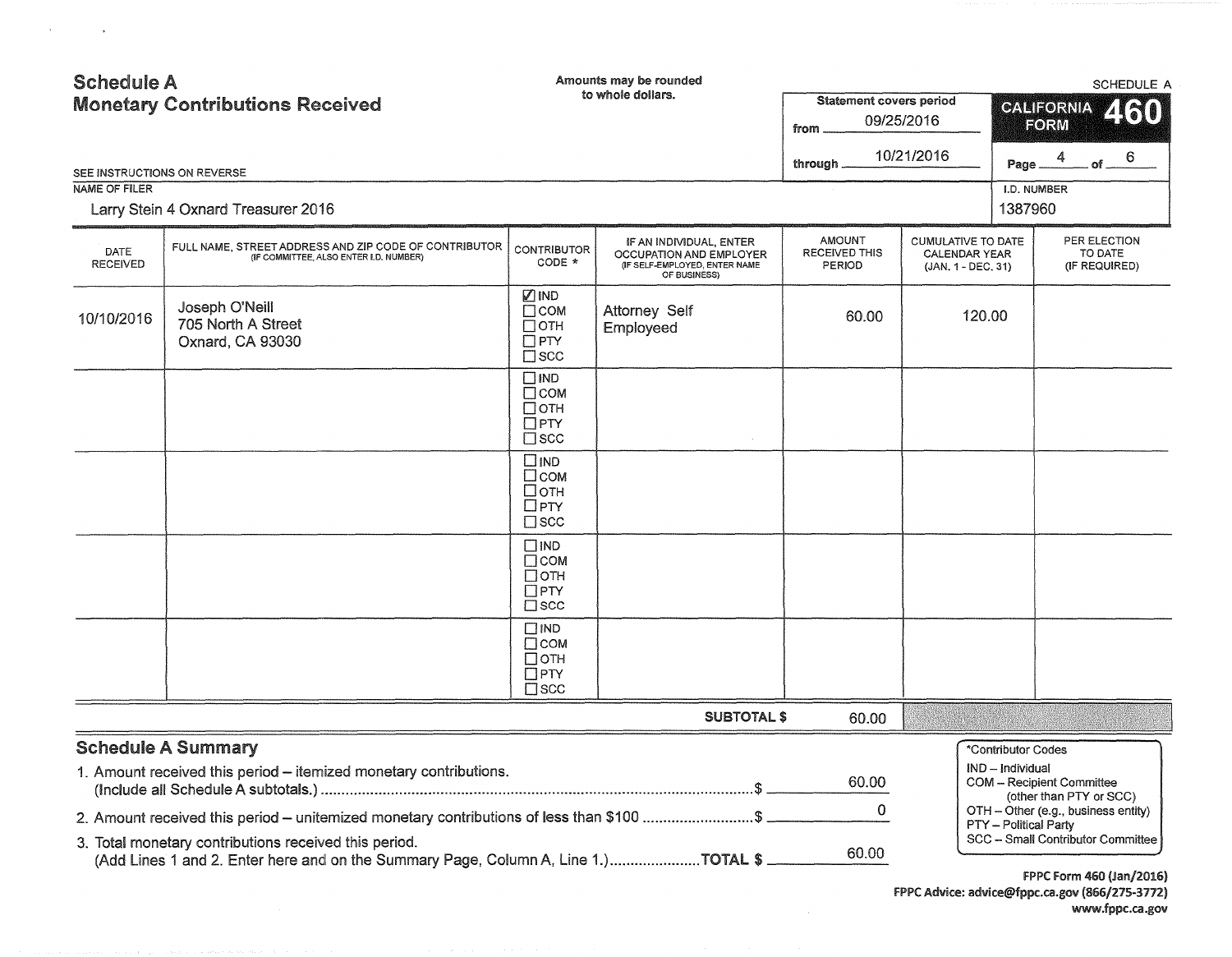|                                                                                               |                                                                                 | Amounts may be rounded                            |                                                 |                                                  |                                                     |                                        |                                      | <b>SCHEDULE B - PART 1</b>                           |
|-----------------------------------------------------------------------------------------------|---------------------------------------------------------------------------------|---------------------------------------------------|-------------------------------------------------|--------------------------------------------------|-----------------------------------------------------|----------------------------------------|--------------------------------------|------------------------------------------------------|
| <b>Schedule B - Part 1</b>                                                                    |                                                                                 | to whole dollars.                                 |                                                 |                                                  | <b>Statement covers period</b>                      |                                        | <b>CALIFORNIA</b>                    | ARO)                                                 |
| <b>Loans Received</b>                                                                         |                                                                                 |                                                   |                                                 |                                                  | from                                                | 09/25/2016                             | FORM                                 |                                                      |
|                                                                                               |                                                                                 |                                                   |                                                 |                                                  |                                                     |                                        |                                      |                                                      |
| SEE INSTRUCTIONS ON REVERSE                                                                   |                                                                                 |                                                   |                                                 |                                                  | through.                                            | 10/21/2016                             | Page $ 5$                            | of $ 6$                                              |
| <b>NAME OF FILER</b>                                                                          |                                                                                 |                                                   |                                                 |                                                  |                                                     |                                        | <b>I.D. NUMBER</b>                   |                                                      |
| Larry Stein 4 Oxnard Treasurer 2016                                                           |                                                                                 |                                                   |                                                 |                                                  |                                                     |                                        | 1387960                              |                                                      |
|                                                                                               | IF AN INDIVIDUAL, ENTER                                                         | $\left( a\right)$<br><b>OUTSTANDING</b>           | (b)                                             | (c)                                              | (d)<br><b>OUTSTANDING</b>                           | (e)                                    | क्त                                  | $\left( a\right)$                                    |
| FULL NAME, STREET ADDRESS AND ZIP CODE<br>OF LENDER<br>(IF COMMITTEE, ALSO ENTER I.D. NUMBER) | OCCUPATION AND EMPLOYER<br>(IF SELF-EMPLOYED, ENTER<br><b>NAME OF BUSINESS)</b> | <b>BALANCE</b><br><b>BEGINNING THIS</b><br>PERIOD | <b>AMOUNT</b><br><b>RECEIVED THIS</b><br>PERIOD | <b>AMOUNT PAID</b><br>OR FORGIVEN<br>THIS PERIOD | <b>BALANCE AT</b><br>CLOSE OF THIS<br><b>PERIOD</b> | <b>INTEREST</b><br>PAID THIS<br>PERIOD | <b>ORIGINAL</b><br>AMOUNT OF<br>LOAN | <b>CUMULATIVE</b><br><b>CONTRIBUTIONS</b><br>TO DATE |
| Larry Stein                                                                                   | Accountant                                                                      |                                                   |                                                 | $\Box$ PAID                                      |                                                     |                                        |                                      | CALENDAR YEAR                                        |
| 1965 Falkner Place                                                                            | <b>AMCR Financial</b>                                                           |                                                   |                                                 |                                                  | $s = 400.00$                                        |                                        |                                      |                                                      |
| Oxnard, CA 93033                                                                              | <b>Services</b>                                                                 |                                                   |                                                 | $\Box$ FORGIVEN                                  |                                                     | RATE                                   |                                      | PER ELECTION**                                       |
| $^{\dagger}$ $\square$ IND<br>$\Box$ COM $\Box$ OTH $\Box$ PTY $\Box$ SCC                     |                                                                                 | 300.00                                            | 100.00                                          |                                                  | 11/30/16<br>DATE DUE                                |                                        | DATE INCURRED                        |                                                      |
|                                                                                               |                                                                                 |                                                   |                                                 | $\Box$ PAID                                      |                                                     |                                        |                                      | CALENDAR YEAR                                        |
|                                                                                               |                                                                                 |                                                   |                                                 |                                                  |                                                     |                                        |                                      |                                                      |
|                                                                                               |                                                                                 |                                                   |                                                 | $\Box$ FORGIVEN                                  |                                                     | <b>RATE</b>                            |                                      | PER ELECTION**                                       |
|                                                                                               |                                                                                 |                                                   |                                                 |                                                  |                                                     |                                        |                                      |                                                      |
| $^{\dagger}$ ם וואו<br>$\Box$ COM $\Box$ OTH $\Box$ PTY $\Box$ SCC                            |                                                                                 |                                                   |                                                 |                                                  | DATE DUE                                            |                                        | DATE INCURRED                        |                                                      |
|                                                                                               |                                                                                 |                                                   |                                                 | $\Box$ PAID                                      |                                                     |                                        |                                      | <b>CALENDAR YEAR</b>                                 |
|                                                                                               |                                                                                 |                                                   |                                                 |                                                  |                                                     |                                        |                                      |                                                      |
|                                                                                               |                                                                                 |                                                   |                                                 | $\Box$ FORGIVEN                                  |                                                     | RATE                                   |                                      | PER ELECTION**                                       |
|                                                                                               |                                                                                 | 300.00                                            | 100.00                                          |                                                  |                                                     |                                        |                                      |                                                      |
| $\Box$ COM $\Box$ OTH $\Box$ PTY $\Box$ SCC<br>™ ⊠ <sup>⊺</sup>                               |                                                                                 |                                                   |                                                 |                                                  | DATE DUE                                            |                                        | DATE INCURRED                        |                                                      |
|                                                                                               |                                                                                 | <b>SUBTOTALS \$</b>                               | 100.00 \$                                       |                                                  | \$<br>400.00 \$                                     |                                        |                                      |                                                      |
| <b>Schedule B Summary</b>                                                                     |                                                                                 |                                                   |                                                 |                                                  |                                                     | (Enter (e) on<br>Schedule E, Line 3)   |                                      |                                                      |
|                                                                                               |                                                                                 |                                                   |                                                 |                                                  | 100.00                                              |                                        |                                      |                                                      |
| (Total Column (b) plus unitemized loans of less than \$100.)                                  |                                                                                 |                                                   |                                                 |                                                  |                                                     |                                        | <b>TContributor Codes</b>            |                                                      |
|                                                                                               |                                                                                 |                                                   |                                                 |                                                  |                                                     |                                        | IND - Individual                     |                                                      |
| (Total Column (c) plus loans under \$100 paid or forgiven.)                                   |                                                                                 |                                                   |                                                 | 00.00                                            |                                                     | <b>COM - Recipient Committee</b>       |                                      |                                                      |
| (Include loans paid by a third party that are also itemized on Schedule A.)                   |                                                                                 |                                                   |                                                 |                                                  |                                                     |                                        | OTH - Other (e.g., business entity)  | (other than PTY or SCC)                              |
|                                                                                               |                                                                                 |                                                   |                                                 |                                                  |                                                     |                                        | PTY - Political Party                |                                                      |
|                                                                                               |                                                                                 |                                                   |                                                 |                                                  | 100,00<br>(May be a negative number)                |                                        |                                      | SCC - Small Contributor Committee                    |
| Enter the net here and on the Summary Page, Column A, Line 2.                                 |                                                                                 |                                                   |                                                 |                                                  |                                                     |                                        |                                      |                                                      |
| *Amounts forgiven or paid by another party also must be reported on Schedule A.               |                                                                                 |                                                   |                                                 |                                                  |                                                     |                                        |                                      | FPPC Form 460 (Jan/2016)                             |
| ** If required.                                                                               |                                                                                 |                                                   |                                                 |                                                  |                                                     |                                        |                                      | FPPC Advice: advice@fppc.ca.gov (866/275-3772)       |

 $\mathbf{v} = \mathbf{v} \mathbf{v} + \mathbf{v} \mathbf{v} + \mathbf{v} \mathbf{v} + \mathbf{v} \mathbf{v} + \mathbf{v} \mathbf{v} + \mathbf{v} \mathbf{v} + \mathbf{v} \mathbf{v} + \mathbf{v} \mathbf{v} + \mathbf{v} \mathbf{v} + \mathbf{v} \mathbf{v} + \mathbf{v} \mathbf{v} + \mathbf{v} \mathbf{v} + \mathbf{v} \mathbf{v} + \mathbf{v} \mathbf{v} + \mathbf{v} \mathbf{v} + \mathbf{v} \mathbf{v} + \mathbf{v$ 

www.fppc.ca.gov